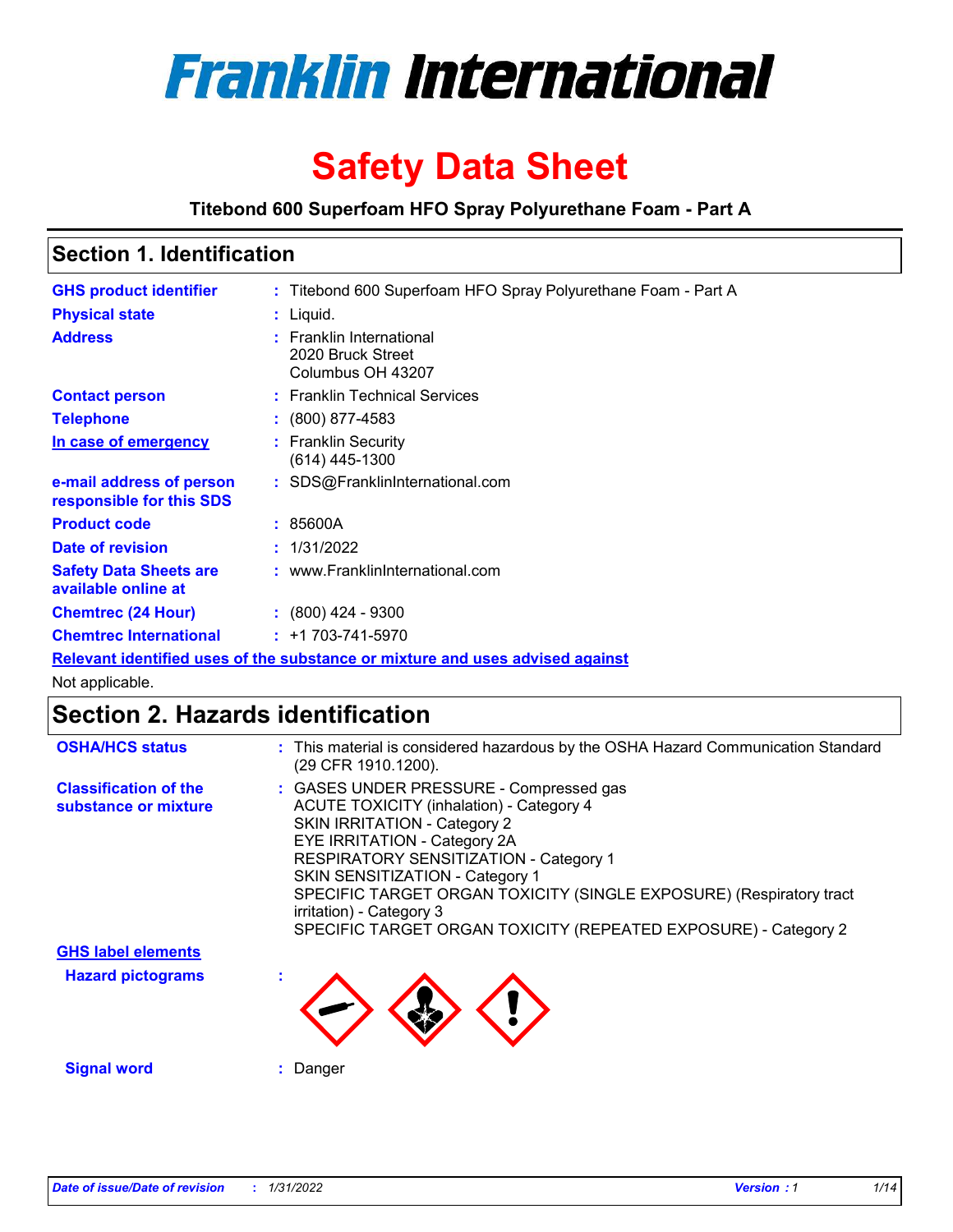### **Section 2. Hazards identification**

| <b>Hazard statements</b>                   | : Contains gas under pressure; may explode if heated.<br>Causes skin irritation.<br>May cause an allergic skin reaction.<br>Causes serious eye irritation.<br>Harmful if inhaled.<br>May cause allergy or asthma symptoms or breathing difficulties if inhaled.<br>May cause respiratory irritation.<br>May cause damage to organs through prolonged or repeated exposure.                                                                                                                                                                                                                                                                                                        |
|--------------------------------------------|-----------------------------------------------------------------------------------------------------------------------------------------------------------------------------------------------------------------------------------------------------------------------------------------------------------------------------------------------------------------------------------------------------------------------------------------------------------------------------------------------------------------------------------------------------------------------------------------------------------------------------------------------------------------------------------|
| <b>Precautionary statements</b>            |                                                                                                                                                                                                                                                                                                                                                                                                                                                                                                                                                                                                                                                                                   |
| <b>Prevention</b>                          | : Wear protective gloves: 4 - 8 hours (breakthrough time): nitrile rubber. Wear eye or face<br>protection. Wear respiratory protection. Use only outdoors or in a well-ventilated area.<br>Do not breathe vapor. Wash thoroughly after handling. Contaminated work clothing<br>must not be allowed out of the workplace. Pressurized container: Do not pierce or burn,<br>even after use.                                                                                                                                                                                                                                                                                         |
| <b>Response</b>                            | : Get medical advice or attention if you feel unwell. IF INHALED: Remove person to fresh<br>air and keep comfortable for breathing. Call a POISON CENTER or doctor if you feel<br>unwell. If experiencing respiratory symptoms: Call a POISON CENTER or doctor. Take<br>off contaminated clothing and wash it before reuse. Wash contaminated clothing before<br>reuse. IF ON SKIN: Wash with plenty of water. If skin irritation occurs: Get medical<br>advice or attention. IF IN EYES: Rinse cautiously with water for several minutes.<br>Remove contact lenses, if present and easy to do. Continue rinsing. If eye irritation<br>persists: Get medical advice or attention. |
| <b>Storage</b>                             | : Store locked up. Protect from sunlight. Store in a well-ventilated place. Keep container<br>tightly closed. Protect from moisture.                                                                                                                                                                                                                                                                                                                                                                                                                                                                                                                                              |
| <b>Disposal</b>                            | : Dispose of contents and container in accordance with all local, regional, national and<br>international regulations.                                                                                                                                                                                                                                                                                                                                                                                                                                                                                                                                                            |
| <b>Hazards not otherwise</b><br>classified | : None known.                                                                                                                                                                                                                                                                                                                                                                                                                                                                                                                                                                                                                                                                     |

## **Section 3. Composition/information on ingredients**

**Substance/mixture :** Mixture

| <b>Ingredient name</b>                           | $\frac{9}{6}$ | <b>CAS number</b> |
|--------------------------------------------------|---------------|-------------------|
| 4,4'-methylenediphenyl diisocyanate              | I≥25 - ≤50    | 101-68-8          |
| Isocyanic acid, polymethylenepolyphenylene ester | I≥25 - ≤50    | 9016-87-9         |
| nitrogen                                         | ≤10           | 7727-37-9         |
| HFO-1234ZE                                       | $\leq 10$     | 29118-24-9        |

Any concentration shown as a range is to protect confidentiality or is due to batch variation.

**There are no additional ingredients present which, within the current knowledge of the supplier and in the concentrations applicable, are classified as hazardous to health or the environment and hence require reporting in this section.**

**Occupational exposure limits, if available, are listed in Section 8.**

### **Section 4. First aid measures**

**Description of necessary first aid measures**

| Eve contact |  |  |  |
|-------------|--|--|--|
|             |  |  |  |

**Eye contact Example 20 by Example 1**: Immediately flush eyes with plenty of water, occasionally lifting the upper and lower eyelids. Check for and remove any contact lenses. Continue to rinse for at least 10 minutes. Get medical attention.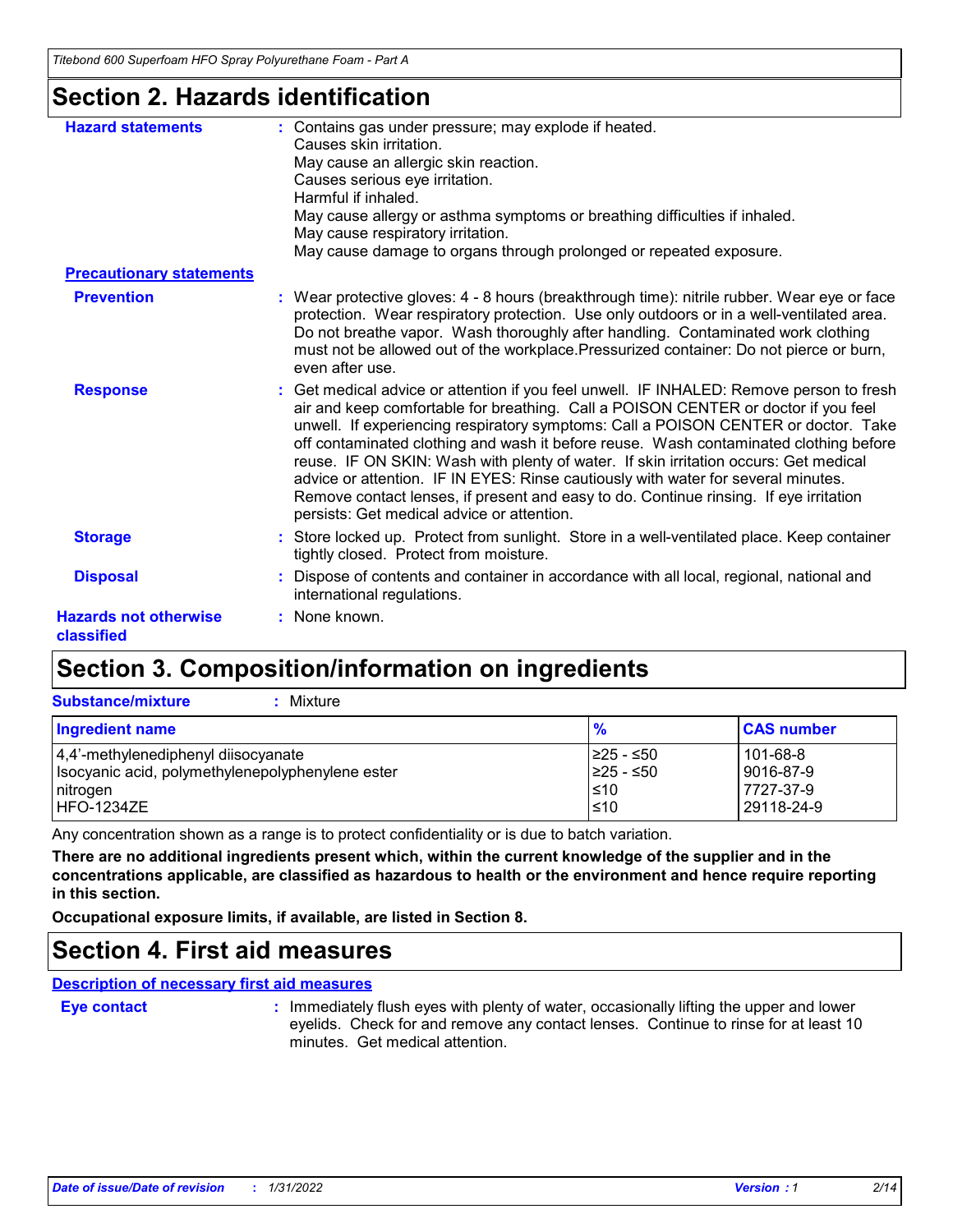# **Section 4. First aid measures**

| <b>Inhalation</b>                                  | : Remove victim to fresh air and keep at rest in a position comfortable for breathing. If it<br>is suspected that fumes are still present, the rescuer should wear an appropriate mask<br>or self-contained breathing apparatus. If not breathing, if breathing is irregular or if<br>respiratory arrest occurs, provide artificial respiration or oxygen by trained personnel. It<br>may be dangerous to the person providing aid to give mouth-to-mouth resuscitation.<br>Get medical attention. If necessary, call a poison center or physician. If unconscious,<br>place in recovery position and get medical attention immediately. Maintain an open<br>airway. Loosen tight clothing such as a collar, tie, belt or waistband. In case of<br>inhalation of decomposition products in a fire, symptoms may be delayed. The exposed<br>person may need to be kept under medical surveillance for 48 hours. In the event of<br>any complaints or symptoms, avoid further exposure. |
|----------------------------------------------------|---------------------------------------------------------------------------------------------------------------------------------------------------------------------------------------------------------------------------------------------------------------------------------------------------------------------------------------------------------------------------------------------------------------------------------------------------------------------------------------------------------------------------------------------------------------------------------------------------------------------------------------------------------------------------------------------------------------------------------------------------------------------------------------------------------------------------------------------------------------------------------------------------------------------------------------------------------------------------------------|
| <b>Skin contact</b>                                | : Wash with plenty of soap and water. Remove contaminated clothing and shoes. Wash<br>contaminated clothing thoroughly with water before removing it, or wear gloves.<br>Continue to rinse for at least 10 minutes. Get medical attention. In the event of any<br>complaints or symptoms, avoid further exposure. Wash clothing before reuse. Clean<br>shoes thoroughly before reuse.                                                                                                                                                                                                                                                                                                                                                                                                                                                                                                                                                                                                 |
| <b>Ingestion</b>                                   | : Wash out mouth with water. Remove dentures if any. Remove victim to fresh air and<br>keep at rest in a position comfortable for breathing. If material has been swallowed and<br>the exposed person is conscious, give small quantities of water to drink. Stop if the<br>exposed person feels sick as vomiting may be dangerous. Do not induce vomiting<br>unless directed to do so by medical personnel. If vomiting occurs, the head should be<br>kept low so that vomit does not enter the lungs. Get medical attention following<br>exposure or if feeling unwell. Never give anything by mouth to an unconscious person.<br>If unconscious, place in recovery position and get medical attention immediately.<br>Maintain an open airway. Loosen tight clothing such as a collar, tie, belt or waistband.                                                                                                                                                                     |
| Most important symptoms/effects, acute and delayed |                                                                                                                                                                                                                                                                                                                                                                                                                                                                                                                                                                                                                                                                                                                                                                                                                                                                                                                                                                                       |
| <b>Potential acute health effects</b>              |                                                                                                                                                                                                                                                                                                                                                                                                                                                                                                                                                                                                                                                                                                                                                                                                                                                                                                                                                                                       |
| <b>Eye contact</b>                                 | : Causes serious eye irritation.                                                                                                                                                                                                                                                                                                                                                                                                                                                                                                                                                                                                                                                                                                                                                                                                                                                                                                                                                      |
| <b>Inhalation</b>                                  | : Harmful if inhaled. May cause respiratory irritation. May cause allergy or asthma<br>symptoms or breathing difficulties if inhaled.                                                                                                                                                                                                                                                                                                                                                                                                                                                                                                                                                                                                                                                                                                                                                                                                                                                 |
| <b>Skin contact</b>                                | : Causes skin irritation. May cause an allergic skin reaction.                                                                                                                                                                                                                                                                                                                                                                                                                                                                                                                                                                                                                                                                                                                                                                                                                                                                                                                        |
| <b>Ingestion</b>                                   | : May be harmful if swallowed.<br>Ingestion may cause nausea, diarrhea and vomiting.                                                                                                                                                                                                                                                                                                                                                                                                                                                                                                                                                                                                                                                                                                                                                                                                                                                                                                  |
| <b>Over-exposure signs/symptoms</b>                |                                                                                                                                                                                                                                                                                                                                                                                                                                                                                                                                                                                                                                                                                                                                                                                                                                                                                                                                                                                       |
| <b>Eye contact</b>                                 | : Adverse symptoms may include the following:<br>pain or irritation<br>watering<br>redness                                                                                                                                                                                                                                                                                                                                                                                                                                                                                                                                                                                                                                                                                                                                                                                                                                                                                            |
| <b>Inhalation</b>                                  | : Adverse symptoms may include the following:<br>respiratory tract irritation<br>coughing<br>wheezing and breathing difficulties<br>asthma<br>Propellant - May cause drowsiness or dizziness. headache                                                                                                                                                                                                                                                                                                                                                                                                                                                                                                                                                                                                                                                                                                                                                                                |
| <b>Skin contact</b>                                | : Adverse symptoms may include the following:<br>irritation<br>redness                                                                                                                                                                                                                                                                                                                                                                                                                                                                                                                                                                                                                                                                                                                                                                                                                                                                                                                |
| <b>Ingestion</b>                                   | : No specific data.                                                                                                                                                                                                                                                                                                                                                                                                                                                                                                                                                                                                                                                                                                                                                                                                                                                                                                                                                                   |
|                                                    | <u>Indication of immediate medical attention and special treatment needed, if necessary</u>                                                                                                                                                                                                                                                                                                                                                                                                                                                                                                                                                                                                                                                                                                                                                                                                                                                                                           |
| <b>Notes to physician</b>                          | : In case of inhalation of decomposition products in a fire, symptoms may be delayed.<br>The exposed person may need to be kept under medical surveillance for 48 hours.                                                                                                                                                                                                                                                                                                                                                                                                                                                                                                                                                                                                                                                                                                                                                                                                              |

**Specific treatments :** No specific treatment.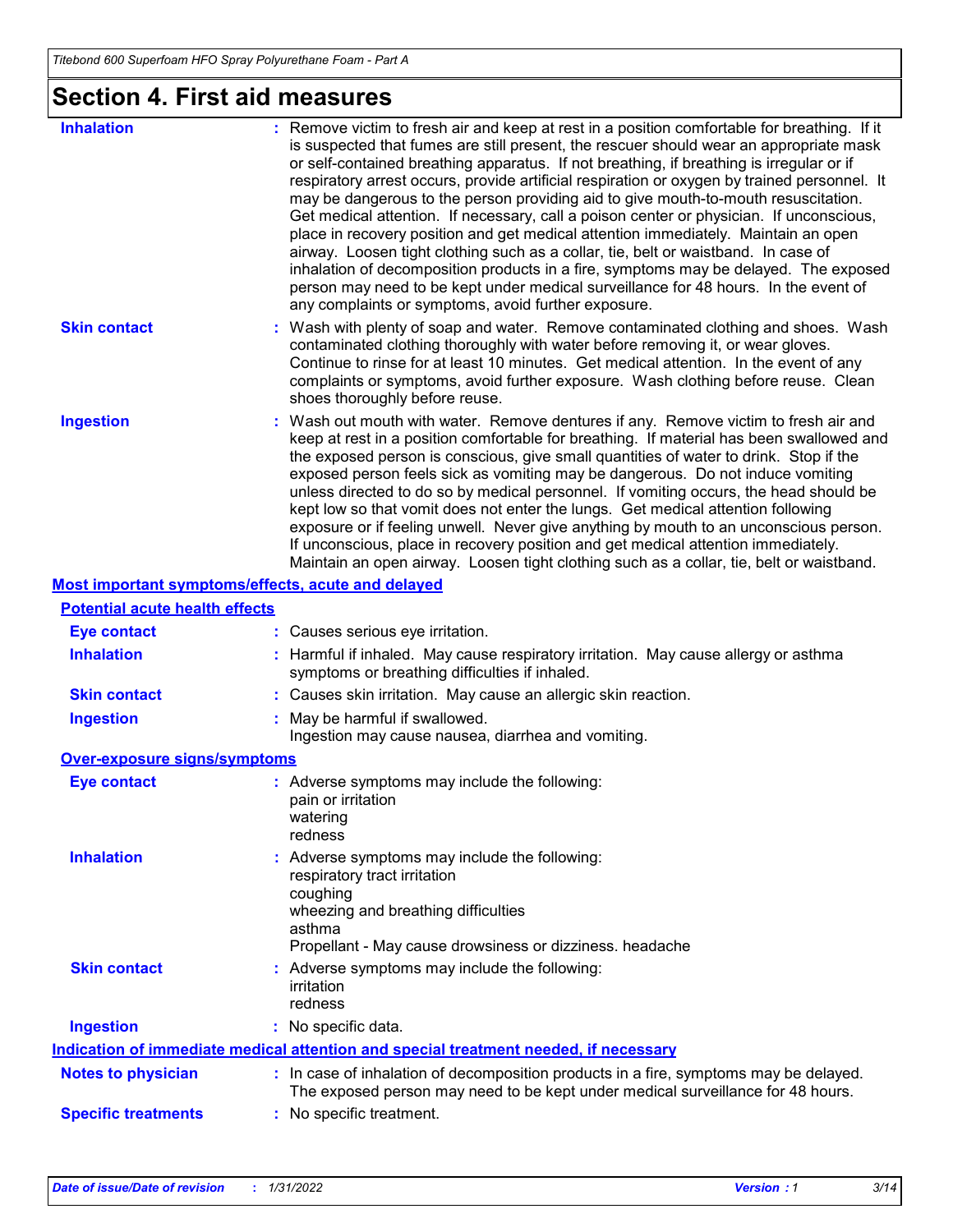### **Section 4. First aid measures**

**Protection of first-aiders** : No action shall be taken involving any personal risk or without suitable training. If it is suspected that fumes are still present, the rescuer should wear an appropriate mask or self-contained breathing apparatus. It may be dangerous to the person providing aid to give mouth-to-mouth resuscitation. Wash contaminated clothing thoroughly with water before removing it, or wear gloves.

**See toxicological information (Section 11)**

### **Section 5. Fire-fighting measures**

| <b>Extinguishing media</b>                               |                                                                                                                                                                                                   |
|----------------------------------------------------------|---------------------------------------------------------------------------------------------------------------------------------------------------------------------------------------------------|
| <b>Suitable extinguishing</b><br>media                   | : Use dry chemical, carbon dioxide, alcohol resistant foams, and water spray.                                                                                                                     |
| <b>Unsuitable extinguishing</b><br>media                 | : None known.                                                                                                                                                                                     |
| <b>Specific hazards arising</b><br>from the chemical     | : In a fire or if heated, a pressure increase will occur and the container may burst.                                                                                                             |
| <b>Hazardous thermal</b><br>decomposition products       | Decomposition products may include the following materials:<br>carbon dioxide<br>carbon monoxide<br>nitrogen oxides<br>halogenated compounds<br>hydrogen cyanide                                  |
| <b>Special protective actions</b><br>for fire-fighters   | Promptly isolate the scene by removing all persons from the vicinity of the incident if<br>there is a fire. No action shall be taken involving any personal risk or without suitable<br>training. |
| <b>Special protective</b><br>equipment for fire-fighters | Fire-fighters should wear appropriate protective equipment and self-contained breathing<br>apparatus (SCBA) with a full face-piece operated in positive pressure mode.                            |
| <b>Remark</b>                                            | : CONTENTS UNDER PRESSURE. May explode when heated.                                                                                                                                               |

### **Section 6. Accidental release measures**

|                                                              |    | <b>Personal precautions, protective equipment and emergency procedures</b>                                                                                                                                                                                                                                                                                                                                                                                                                                                                                                                                                                                                                                       |
|--------------------------------------------------------------|----|------------------------------------------------------------------------------------------------------------------------------------------------------------------------------------------------------------------------------------------------------------------------------------------------------------------------------------------------------------------------------------------------------------------------------------------------------------------------------------------------------------------------------------------------------------------------------------------------------------------------------------------------------------------------------------------------------------------|
| <b>For non-emergency</b><br>personnel                        |    | : No action shall be taken involving any personal risk or without suitable training.<br>Evacuate surrounding areas. Keep unnecessary and unprotected personnel from<br>entering. Do not touch or walk through spilled material. Avoid breathing vapor or mist.<br>Provide adequate ventilation. Wear appropriate respirator when ventilation is<br>inadequate. Put on appropriate personal protective equipment.                                                                                                                                                                                                                                                                                                 |
| For emergency responders                                     | ÷. | If specialized clothing is required to deal with the spillage, take note of any information in<br>Section 8 on suitable and unsuitable materials. See also the information in "For non-<br>emergency personnel".                                                                                                                                                                                                                                                                                                                                                                                                                                                                                                 |
| <b>Environmental precautions</b>                             |    | : Avoid dispersal of spilled material and runoff and contact with soil, waterways, drains<br>and sewers. Inform the relevant authorities if the product has caused environmental<br>pollution (sewers, waterways, soil or air).                                                                                                                                                                                                                                                                                                                                                                                                                                                                                  |
| <b>Methods and materials for containment and cleaning up</b> |    |                                                                                                                                                                                                                                                                                                                                                                                                                                                                                                                                                                                                                                                                                                                  |
| <b>Small spill</b>                                           |    | : Stop leak if without risk. Move containers from spill area. Dilute with water and mop up<br>if water-soluble. Alternatively, or if water-insoluble, absorb with an inert dry material and<br>place in an appropriate waste disposal container. Dispose of via a licensed waste<br>disposal contractor.                                                                                                                                                                                                                                                                                                                                                                                                         |
| <b>Large spill</b>                                           |    | : Stop leak if without risk. Move containers from spill area. Approach release from<br>upwind. Prevent entry into sewers, water courses, basements or confined areas. Wash<br>spillages into an effluent treatment plant or proceed as follows. Contain and collect<br>spillage with non-combustible, absorbent material e.g. sand, earth, vermiculite or<br>diatomaceous earth and place in container for disposal according to local regulations<br>(see Section 13). Dispose of via a licensed waste disposal contractor. Contaminated<br>absorbent material may pose the same hazard as the spilled product. Note: see<br>Section 1 for emergency contact information and Section 13 for waste disposal. The |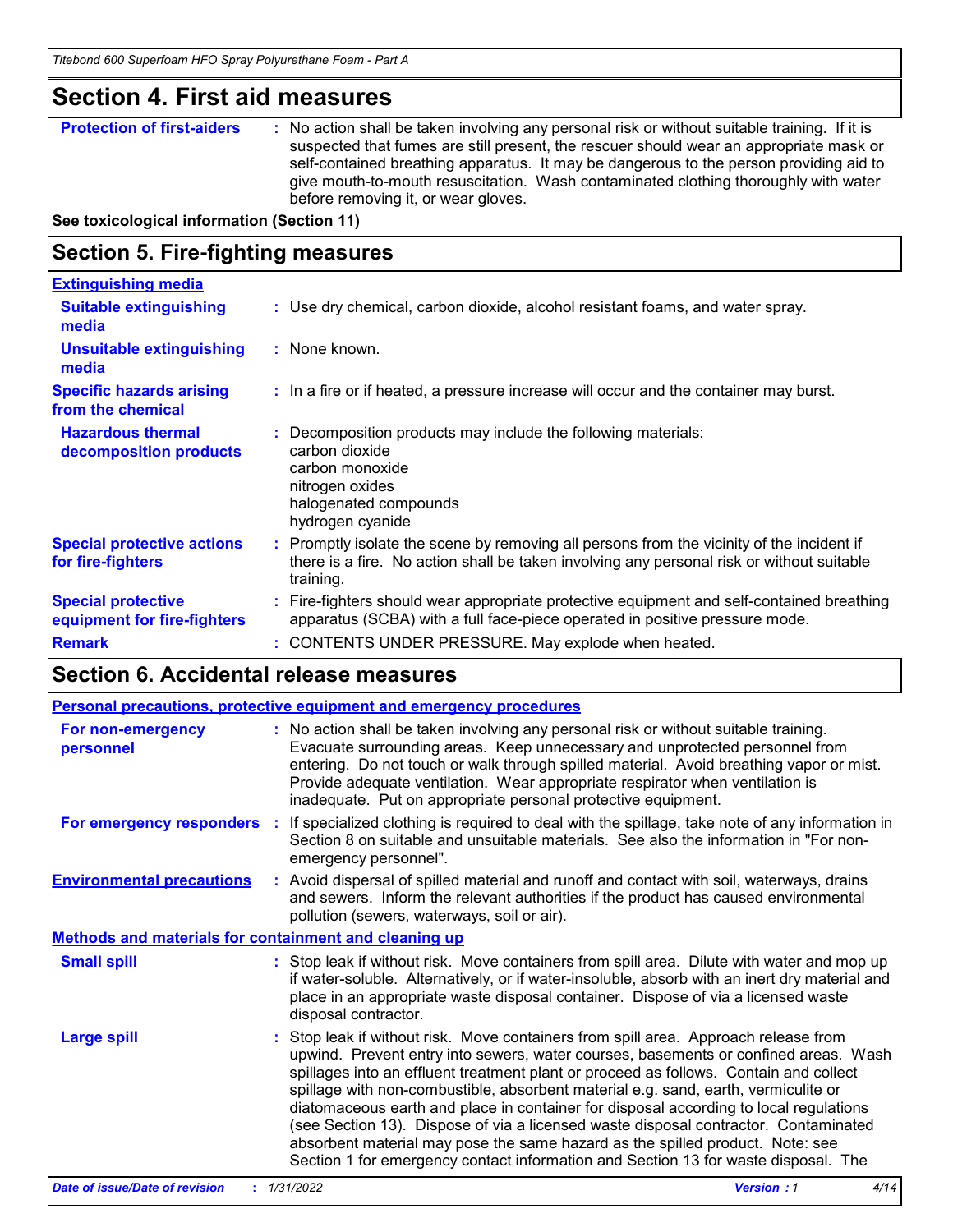### **Section 6. Accidental release measures**

product reacts slowly with water, resulting in the production of carbon dioxide. In closed containers, pressure buildup could result in distortion, expansion and, in extreme cases, bursting of the container. Additional spill Procedures - neutralization solutions (decontamination)

Use ten Parts of solution for each part of the spill (1) An aqueous solution containing 3-8% ammonium hydroxide or concentrated

ammonia and 0.2 -0.5 liquid detergent

(2) An aqueous solutions containing 5-10% sodium bicarbonate and 0.2-0.5% liquid detergent

### **Section 7. Handling and storage**

#### **Precautions for safe handling**

| <b>Protective measures</b>                                                       | : Put on appropriate personal protective equipment (see Section 8). Persons with a<br>history of skin sensitization problems or asthma, allergies or chronic or recurrent<br>respiratory disease should not be employed in any process in which this product is used.<br>Do not get in eyes or on skin or clothing. Do not breathe vapor or mist. Do not ingest.<br>Use only with adequate ventilation. Wear appropriate respirator when ventilation is<br>inadequate. Keep in the original container or an approved alternative made from a<br>compatible material, kept tightly closed when not in use. Empty containers retain<br>product residue and can be hazardous. Do not reuse container.                                                                                                                                                                                                                                                                 |
|----------------------------------------------------------------------------------|--------------------------------------------------------------------------------------------------------------------------------------------------------------------------------------------------------------------------------------------------------------------------------------------------------------------------------------------------------------------------------------------------------------------------------------------------------------------------------------------------------------------------------------------------------------------------------------------------------------------------------------------------------------------------------------------------------------------------------------------------------------------------------------------------------------------------------------------------------------------------------------------------------------------------------------------------------------------|
| <b>Advice on general</b><br>occupational hygiene                                 | : Eating, drinking and smoking should be prohibited in areas where this material is<br>handled, stored and processed. Workers should wash hands and face before eating,<br>drinking and smoking. Remove contaminated clothing and protective equipment before<br>entering eating areas. See also Section 8 for additional information on hygiene<br>measures.                                                                                                                                                                                                                                                                                                                                                                                                                                                                                                                                                                                                      |
| <b>Conditions for safe storage,</b><br>including any<br><b>incompatibilities</b> | Store between the following temperatures: 16 to $32^{\circ}$ C (60.8 to 89.6 $^{\circ}$ F). Precautions<br>should be taken to minimize exposure to atmospheric humidity or water. $CO2$ will be<br>formed, which, in closed containers, could result in pressurization. Store in accordance<br>with local regulations. Store in original container protected from direct sunlight in a dry,<br>cool and well-ventilated area, away from incompatible materials (see Section 10) and<br>food and drink. Protect from sunlight. Store locked up. Keep container tightly closed<br>and sealed until ready for use. Containers that have been opened must be carefully<br>resealed and kept upright to prevent leakage. Do not store in unlabeled containers.<br>Use appropriate containment to avoid environmental contamination. See Section 10 for<br>incompatible materials before handling or use. Contains moisture-sensitive material.<br>Store in a dry place. |

### **Section 8. Exposure controls/personal protection**

### **Control parameters**

#### **Occupational exposure limits**

| <b>Ingredient name</b>              | <b>Exposure limits</b>                                                                                                                                                                                                                                                                                                                                                               |
|-------------------------------------|--------------------------------------------------------------------------------------------------------------------------------------------------------------------------------------------------------------------------------------------------------------------------------------------------------------------------------------------------------------------------------------|
| 4,4'-methylenediphenyl diisocyanate | ACGIH TLV (United States, 3/2020).<br>TWA: 0.005 ppm 8 hours.<br>OSHA PEL 1989 (United States, 3/1989).<br>CEIL: 0.02 ppm<br>CEIL: $0.2$ mg/m <sup>3</sup><br>NIOSH REL (United States, 10/2016).<br>TWA: 0.05 mg/m <sup>3</sup> 10 hours.<br>TWA: 0.005 ppm 10 hours.<br>CEIL: 0.2 mg/m <sup>3</sup> 10 minutes.<br>CEIL: 0.02 ppm 10 minutes.<br>OSHA PEL (United States, 5/2018). |
|                                     | CEIL: 0.02 ppm<br>CEIL: $0.2$ mg/m <sup>3</sup>                                                                                                                                                                                                                                                                                                                                      |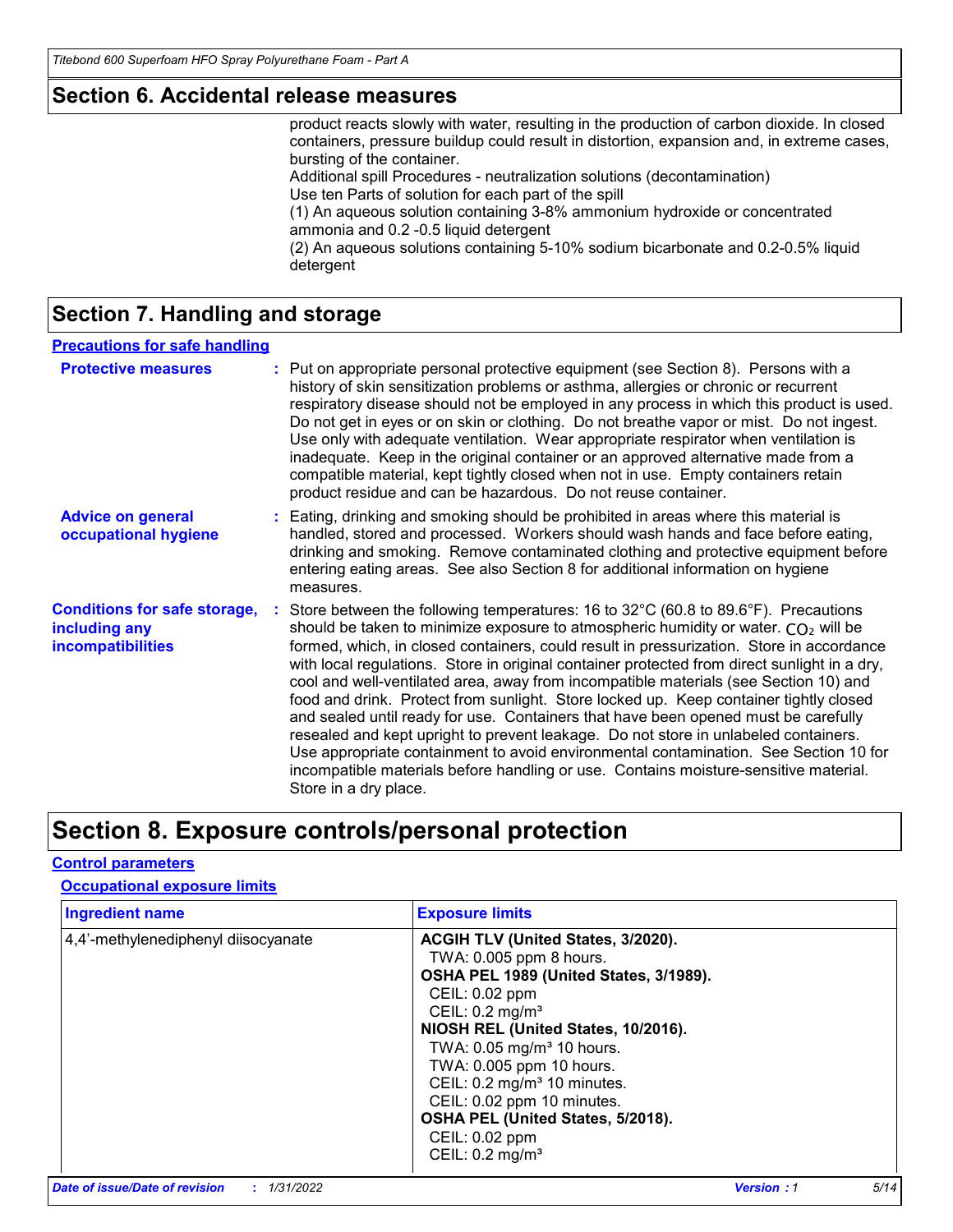# **Section 8. Exposure controls/personal protection**

| Isocyanic acid, polymethylenepolyphenylene ester<br>nitrogen<br><b>HFO-1234ZE</b> |                                  | None.<br>ACGIH TLV (United States, 3/2020). Oxygen Depletion<br>[Asphyxiant].<br>ACGIH TLV (United States, 3/2020).<br>TWA: 2.5 mg/m <sup>3</sup> , (as F) 8 hours.<br>OSHA PEL 1989 (United States, 3/1989).<br>TWA: $2.5 \text{ mg/m}^3$ , (as F) 8 hours.<br>OSHA PEL (United States, 5/2018).<br>TWA: 2.5 mg/m <sup>3</sup> , (as F) 8 hours.<br>OSHA PEL Z2 (United States, 2/2013).<br>TWA: 2.5 mg/m <sup>3</sup> 8 hours. Form: Dust                                                                                                                                                                                                                                                                       |
|-----------------------------------------------------------------------------------|----------------------------------|-------------------------------------------------------------------------------------------------------------------------------------------------------------------------------------------------------------------------------------------------------------------------------------------------------------------------------------------------------------------------------------------------------------------------------------------------------------------------------------------------------------------------------------------------------------------------------------------------------------------------------------------------------------------------------------------------------------------|
| <b>Appropriate engineering</b><br>controls                                        | recommended or statutory limits. | : Use only with adequate ventilation. Use process enclosures, local exhaust ventilation or<br>other engineering controls to keep worker exposure to airborne contaminants below any                                                                                                                                                                                                                                                                                                                                                                                                                                                                                                                               |
| <b>Environmental exposure</b><br>controls                                         |                                  | : Emissions from ventilation or work process equipment should be checked to ensure<br>they comply with the requirements of environmental protection legislation. In some<br>cases, fume scrubbers, filters or engineering modifications to the process equipment<br>will be necessary to reduce emissions to acceptable levels.                                                                                                                                                                                                                                                                                                                                                                                   |
| <b>Individual protection measures</b>                                             |                                  |                                                                                                                                                                                                                                                                                                                                                                                                                                                                                                                                                                                                                                                                                                                   |
| <b>Hygiene measures</b>                                                           |                                  | : Wash hands, forearms and face thoroughly after handling chemical products, before<br>eating, smoking and using the lavatory and at the end of the working period.<br>Appropriate techniques should be used to remove potentially contaminated clothing.<br>Contaminated work clothing should not be allowed out of the workplace. Wash<br>contaminated clothing before reusing. Ensure that eyewash stations and safety<br>showers are close to the workstation location.                                                                                                                                                                                                                                       |
| <b>Eye/face protection</b>                                                        |                                  | : Safety eyewear complying with an approved standard should be used when a risk<br>assessment indicates this is necessary to avoid exposure to liquid splashes, mists,<br>gases or dusts. If contact is possible, the following protection should be worn, unless<br>the assessment indicates a higher degree of protection: chemical splash goggles.                                                                                                                                                                                                                                                                                                                                                             |
| <b>Skin protection</b>                                                            |                                  |                                                                                                                                                                                                                                                                                                                                                                                                                                                                                                                                                                                                                                                                                                                   |
| <b>Hand protection</b>                                                            |                                  | : Chemical-resistant, impervious gloves complying with an approved standard should be<br>worn at all times when handling chemical products if a risk assessment indicates this is<br>necessary. Considering the parameters specified by the glove manufacturer, check<br>during use that the gloves are still retaining their protective properties. It should be<br>noted that the time to breakthrough for any glove material may be different for different<br>glove manufacturers. In the case of mixtures, consisting of several substances, the<br>protection time of the gloves cannot be accurately estimated. 4 - 8 hours (breakthrough<br>time): nitrile rubber Wear protective gloves: Nitrile gloves. |
| <b>Body protection</b>                                                            | handling this product.           | : Personal protective equipment for the body should be selected based on the task being<br>performed and the risks involved and should be approved by a specialist before                                                                                                                                                                                                                                                                                                                                                                                                                                                                                                                                         |
| <b>Other skin protection</b>                                                      |                                  | : Appropriate footwear and any additional skin protection measures should be selected<br>based on the task being performed and the risks involved and should be approved by a<br>specialist before handling this product.                                                                                                                                                                                                                                                                                                                                                                                                                                                                                         |
| <b>Respiratory protection</b>                                                     | aspects of use.                  | : Based on the hazard and potential for exposure, select a respirator that meets the<br>appropriate standard or certification. Respirators must be used according to a<br>respiratory protection program to ensure proper fitting, training, and other important                                                                                                                                                                                                                                                                                                                                                                                                                                                  |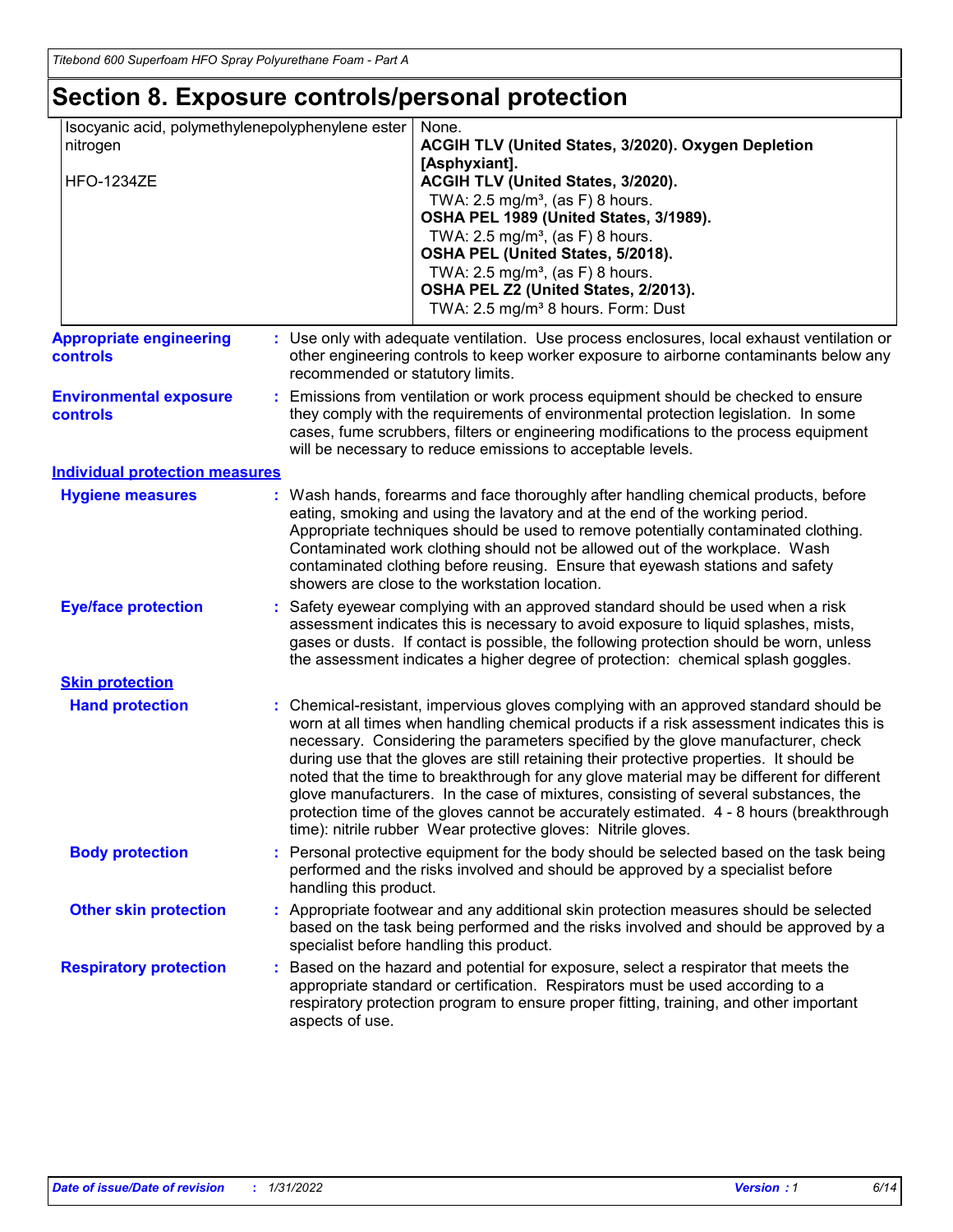### **Section 9. Physical and chemical properties**

| <b>Appearance</b>                                 |                                                                                                                          |
|---------------------------------------------------|--------------------------------------------------------------------------------------------------------------------------|
| <b>Physical state</b>                             | : Liquid. [Low Pressure Polyurethane Foam]                                                                               |
| <b>Color</b>                                      | : Amber to dark brown liquid. Forms an off-white to yellowish froth when released from<br>the container.                 |
| Odor                                              | Characteristic. [Slight]                                                                                                 |
| <b>Odor threshold</b>                             | Not available.                                                                                                           |
| pH                                                | Not available.                                                                                                           |
| <b>Melting point</b>                              | Not available.                                                                                                           |
| <b>Boiling point</b>                              | MDI boils at 208 °C (406 °F), HFO-1234 boils at -19 °C (-2.2 °F)                                                         |
| <b>Flash point</b>                                | Closed cup: >204°C (>399.2°F) [Product does not sustain combustion.]                                                     |
| <b>Evaporation rate</b>                           | Not available.                                                                                                           |
| <b>Flammability (solid, gas)</b>                  | CONTENTS UNDER PRESSURE. May explode when heated.                                                                        |
| Lower and upper explosive<br>(flammable) limits   | : Not available.                                                                                                         |
| <b>VOC (less water, less)</b><br>exempt solvents) | : 0 g/l                                                                                                                  |
|                                                   | Not available.                                                                                                           |
| <b>Vapor pressure</b>                             | Contents under pressure have a vapor pressure >50 psi (>345kPA). Liquid phase vapor<br>pressure <1 mmHg @ $40^{\circ}$ C |
| <b>Vapor density</b>                              | Not available.                                                                                                           |
| <b>Relative density</b>                           | : 1.2                                                                                                                    |
| <b>Solubility</b>                                 | Insoluble in the following materials: cold water and hot water.                                                          |
| <b>Solubility in water</b>                        | Not available.                                                                                                           |
| <b>Partition coefficient: n-</b><br>octanol/water | : Not available.                                                                                                         |
| <b>Auto-ignition temperature</b>                  | : Not available.                                                                                                         |
| <b>Decomposition temperature</b>                  | Not available.                                                                                                           |
| <b>Viscosity</b>                                  | Not available.                                                                                                           |

# **Section 10. Stability and reactivity**

| <b>Reactivity</b>                            | No specific test data related to reactivity available for this product or its ingredients.                                                                                                                                                                                    |
|----------------------------------------------|-------------------------------------------------------------------------------------------------------------------------------------------------------------------------------------------------------------------------------------------------------------------------------|
| <b>Chemical stability</b>                    | : The product is stable.                                                                                                                                                                                                                                                      |
| <b>Possibility of hazardous</b><br>reactions | Elevated temperature<br>Moisture-reactive material. The product reacts slowly with water, resulting in the<br>production of carbon dioxide. In closed containers, pressure buildup could result in<br>distortion, expansion and, in extreme cases, bursting of the container. |
| <b>Conditions to avoid</b>                   | : Keep away from heat and flame.<br>Moisture-reactive material.                                                                                                                                                                                                               |
| <b>Incompatible materials</b>                | : Strong oxidizer; moisture; strong alkalis; alcohols; amines; Ammonia.; metals                                                                                                                                                                                               |
| <b>Hazardous decomposition</b><br>products   | : Under normal conditions of storage and use, hazardous decomposition products should<br>not be produced.                                                                                                                                                                     |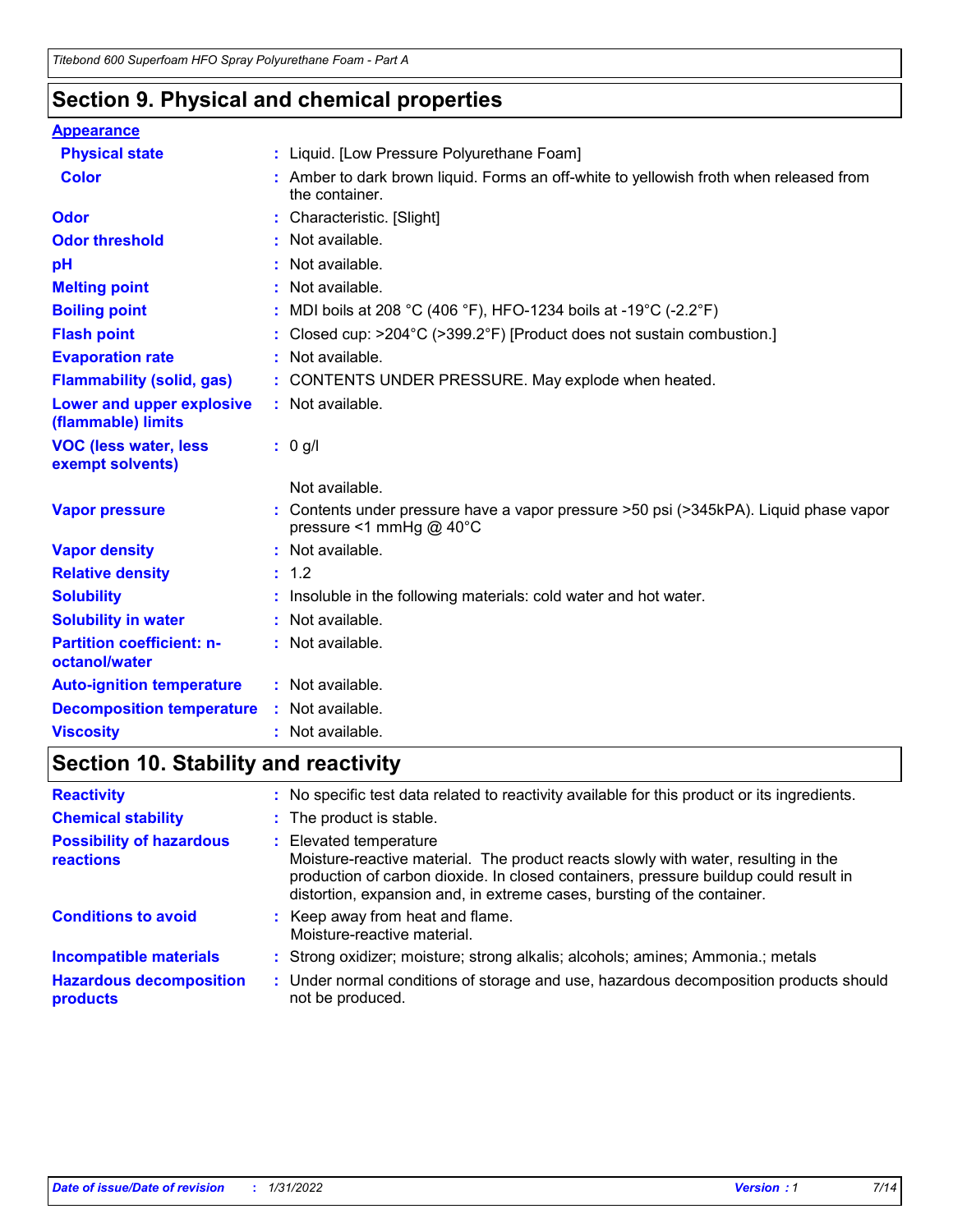## **Section 11. Toxicological information**

### **Information on toxicological effects**

#### **Acute toxicity**

| <b>Product/ingredient name</b>                         | <b>Result</b>                | <b>Species</b> | <b>Dose</b>             | <b>Exposure</b> |
|--------------------------------------------------------|------------------------------|----------------|-------------------------|-----------------|
| $ 4,4'$ -methylenediphenyl<br>diisocyanate             | LD50 Oral                    | Rat            | 9200 mg/kg              |                 |
| Isocyanic acid,<br>polymethylenepolyphenylene<br>ester | <b>LC50 Inhalation Vapor</b> | Rat            | $490$ mg/m <sup>3</sup> | l4 hours        |
|                                                        | LD50 Dermal<br>LD50 Oral     | Rabbit<br>Rat  | >9400 mg/kg<br>49 g/kg  |                 |

#### **Irritation/Corrosion**

| <b>Product/ingredient name</b>                         | <b>Result</b>            | <b>Species</b> | <b>Score</b> | <b>Exposure</b>  | <b>Observation</b> |
|--------------------------------------------------------|--------------------------|----------------|--------------|------------------|--------------------|
| $ 4,4'$ -methylenediphenyl<br>disocyanate              | Eves - Moderate irritant | Rabbit         |              | $100 \text{ mg}$ | -                  |
| Isocyanic acid,<br>polymethylenepolyphenylene<br>ester | Eyes - Mild irritant     | Rabbit         |              | $100$ mg         |                    |

| <b>Conclusion/Summary</b> |                                                                                 |
|---------------------------|---------------------------------------------------------------------------------|
| <b>Skin</b>               | : May be harmful if absorbed through skin. May cause an allergic skin reaction. |
| <b>Eves</b>               | : May cause eye irritation.                                                     |
| <b>Respiratory</b>        | : May cause respiratory irritation.                                             |
|                           |                                                                                 |

#### **Sensitization**

Not available.

### **Conclusion/Summary**

**Skin :** Contains isocyanates. May cause sensitization by skin contact. Once sensitized, a severe allergic reaction may occur when subsequently exposed to very low levels.

**Respiratory :** Contains isocyanates. May cause sensitization by inhalation. Once sensitized, a severe allergic reaction may occur when subsequently exposed to very low levels.

### **Mutagenicity**

Not available.

### **Carcinogenicity**

Not available.

### **Classification**

| <b>Product/ingredient name</b>                                                                   | <b>OSHA</b> | <b>IARC</b> | <b>NTP</b> |
|--------------------------------------------------------------------------------------------------|-------------|-------------|------------|
| 4,4'-methylenediphenyl<br>diisocyanate<br>Isocyanic acid,<br>polymethylenepolyphenylene<br>ester |             | 3<br>3      |            |

### **Reproductive toxicity**

Not available.

### **Teratogenicity**

Not available.

#### **Specific target organ toxicity (single exposure)**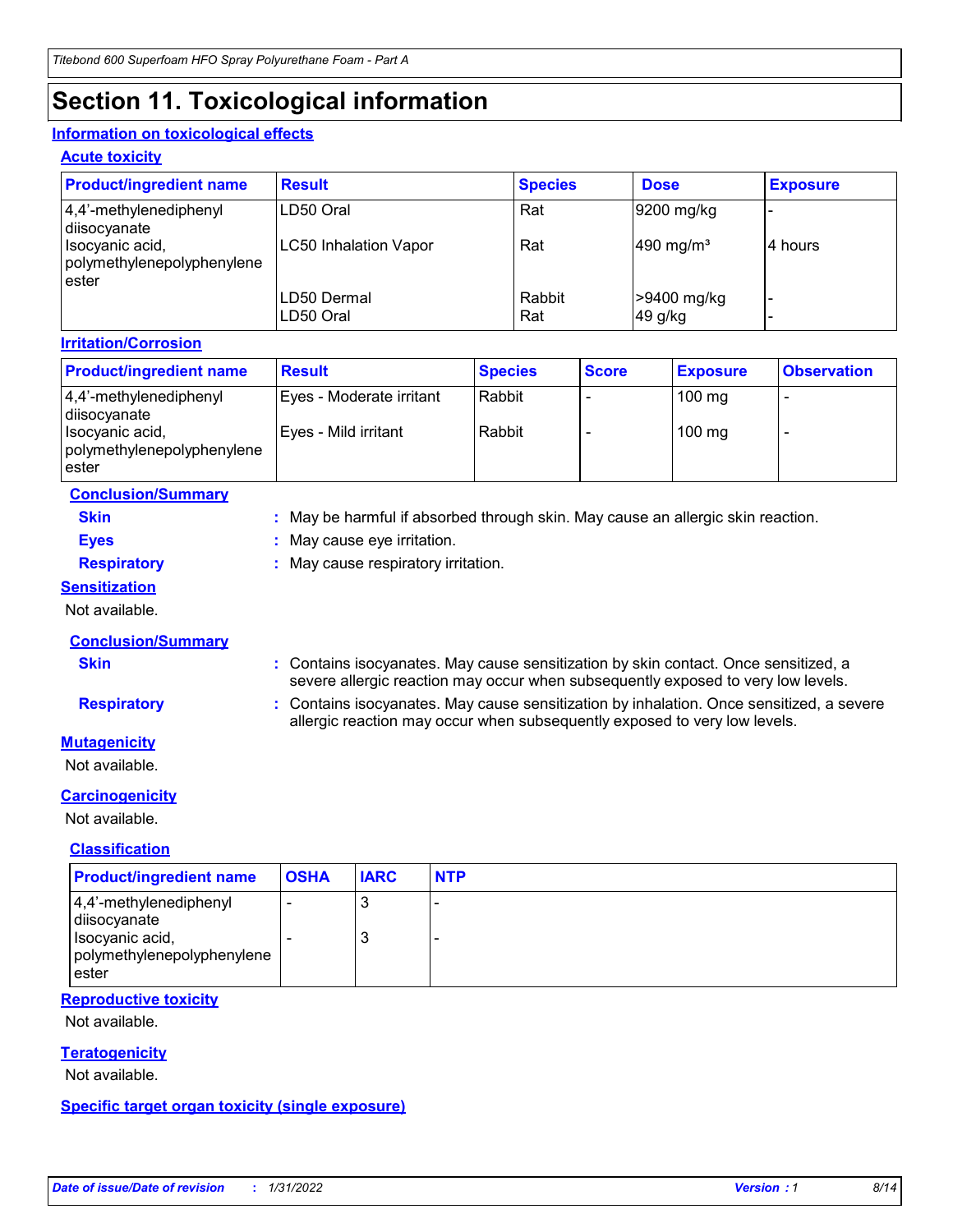# **Section 11. Toxicological information**

| <b>Name</b>                                                           | <b>Category</b> | <b>Route of</b><br>exposure | <b>Target organs</b>                     |
|-----------------------------------------------------------------------|-----------------|-----------------------------|------------------------------------------|
| Titebond 600 Superfoam HFO Spray Polyurethane Foam -<br><b>Part A</b> | Category 3      |                             | Respiratory tract<br><b>lirritation</b>  |
| Isocyanic acid, polymethylenepolyphenylene ester                      | Category 3      |                             | Respiratory tract<br><b>lirritation</b>  |
| 4,4'-methylenediphenyl diisocyanate                                   | Category 3      |                             | Respiratory tract<br><b>l</b> irritation |

### **Specific target organ toxicity (repeated exposure)**

| <b>Name</b>                                                                             | <b>Category</b>          | <b>Route of</b><br>exposure | <b>Target organs</b> |
|-----------------------------------------------------------------------------------------|--------------------------|-----------------------------|----------------------|
| Titebond 600 Superfoam HFO Spray Polyurethane Foam -<br>Part A                          | Category 2               |                             |                      |
| Isocyanic acid, polymethylenepolyphenylene ester<br>4,4'-methylenediphenyl diisocyanate | Category 2<br>Category 2 | inhalation                  | respiratory system   |

#### **Aspiration hazard**

**routes of exposure**

Not available.

|--|

| <b>Eye contact</b>                    | : Causes serious eye irritation.                                                                                                                                                                     |  |  |
|---------------------------------------|------------------------------------------------------------------------------------------------------------------------------------------------------------------------------------------------------|--|--|
| <b>Inhalation</b>                     | Harmful if inhaled. May cause respiratory irritation. May cause allergy or asthma<br>symptoms or breathing difficulties if inhaled.                                                                  |  |  |
| <b>Skin contact</b>                   | : Causes skin irritation. May cause an allergic skin reaction.                                                                                                                                       |  |  |
| <b>Ingestion</b>                      | May be harmful if swallowed.<br>Ingestion may cause nausea, diarrhea and vomiting.                                                                                                                   |  |  |
|                                       | Symptoms related to the physical, chemical and toxicological characteristics                                                                                                                         |  |  |
| <b>Eye contact</b>                    | : Adverse symptoms may include the following:<br>pain or irritation<br>watering<br>redness                                                                                                           |  |  |
| <b>Inhalation</b>                     | Adverse symptoms may include the following:<br>respiratory tract irritation<br>coughing<br>wheezing and breathing difficulties<br>asthma<br>Propellant - May cause drowsiness or dizziness. headache |  |  |
| <b>Skin contact</b>                   | : Adverse symptoms may include the following:<br>irritation<br>redness                                                                                                                               |  |  |
| <b>Ingestion</b>                      | : No specific data.                                                                                                                                                                                  |  |  |
|                                       | Delayed and immediate effects and also chronic effects from short and long term exposure                                                                                                             |  |  |
| <b>Short term exposure</b>            |                                                                                                                                                                                                      |  |  |
| <b>Potential immediate</b><br>effects | : Not available.                                                                                                                                                                                     |  |  |
| <b>Potential delayed effects</b>      | : Not available.                                                                                                                                                                                     |  |  |
| <b>Long term exposure</b>             |                                                                                                                                                                                                      |  |  |
| <b>Potential immediate</b><br>effects | : Not available.                                                                                                                                                                                     |  |  |
| <b>Potential delayed effects</b>      | : Not available.                                                                                                                                                                                     |  |  |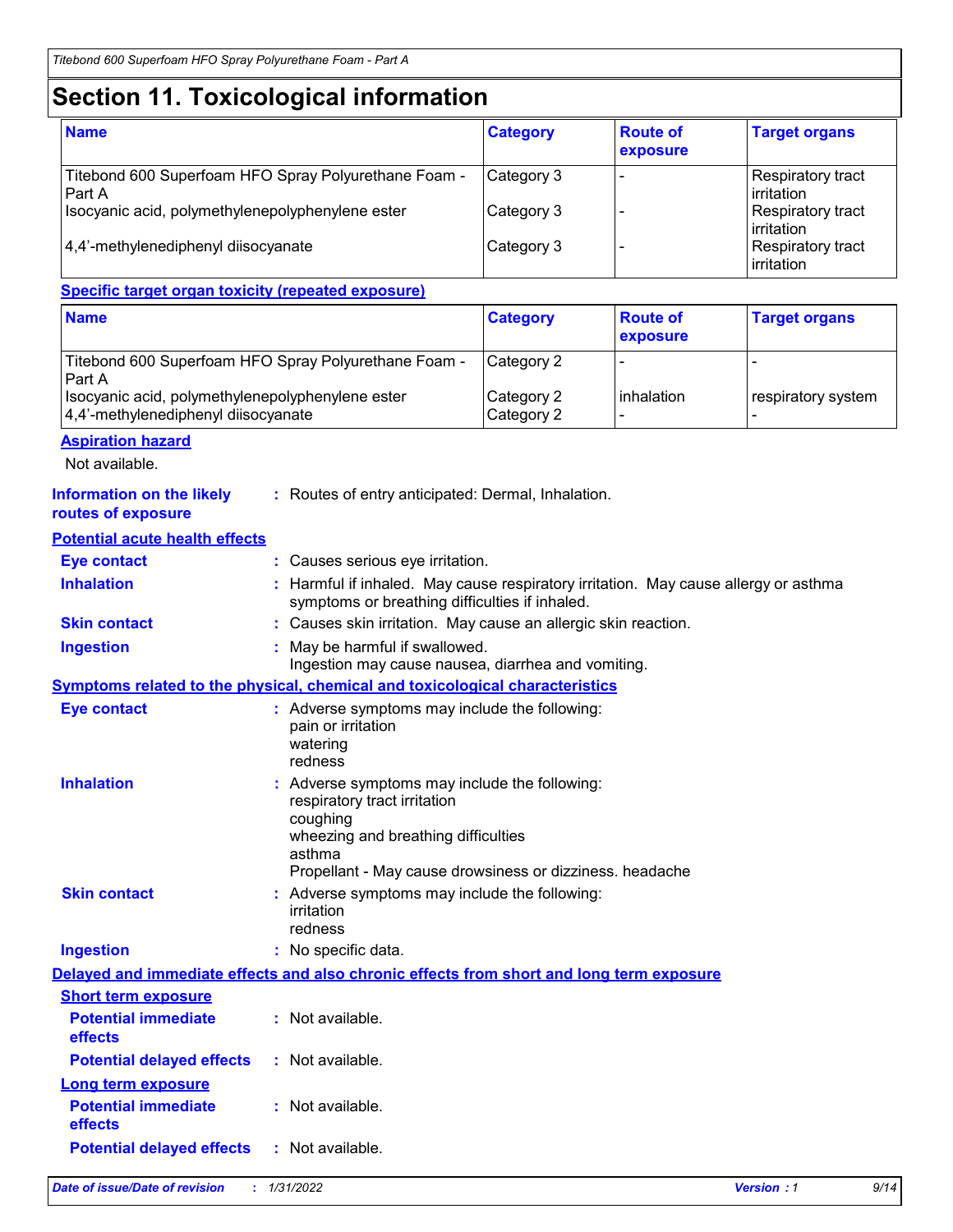### **Section 11. Toxicological information**

#### **Potential chronic health effects**

### Not available.

| <b>General</b>                        | : May cause damage to organs through prolonged or repeated exposure. Once<br>sensitized, a severe allergic reaction may occur when subsequently exposed to very low<br>levels. |
|---------------------------------------|--------------------------------------------------------------------------------------------------------------------------------------------------------------------------------|
| <b>Carcinogenicity</b>                | : No known significant effects or critical hazards.                                                                                                                            |
| <b>Mutagenicity</b>                   | : No known significant effects or critical hazards.                                                                                                                            |
| <b>Teratogenicity</b>                 | : No known significant effects or critical hazards.                                                                                                                            |
| <b>Developmental effects</b>          | : No known significant effects or critical hazards.                                                                                                                            |
| <b>Fertility effects</b>              | : No known significant effects or critical hazards.                                                                                                                            |
| <b>Numerical measures of toxicity</b> |                                                                                                                                                                                |

#### **Acute toxicity estimates**

| <b>Route</b>        | <b>ATE value</b> |
|---------------------|------------------|
| Inhalation (vapors) | mg/l             |

### **Section 12. Ecological information**

#### **Toxicity**

Not available.

#### **Persistence and degradability**

Not available.

#### **Bioaccumulative potential**

| <b>Product/ingredient name</b>                                                     | $LogP_{ow}$      | <b>BCF</b> | <b>Potential</b> |
|------------------------------------------------------------------------------------|------------------|------------|------------------|
| $ 4,4'$ -methylenediphenyl<br>diisocyanate<br>nitrogen                             | 4.51<br>0.67     | 200        | low<br>low       |
| <b>Mobility in soil</b><br><b>Soil/water partition</b><br><b>coefficient (Koc)</b> | : Not available. |            |                  |

**Other adverse effects** : No known significant effects or critical hazards.

### **Section 13. Disposal considerations**

**Disposal methods :**

Always wear proper protective equipment as you would while spraying the twocomponent foam in a well-ventilated area.

Procedure for handling empty or partially used disposable cylinders:

- 1. DO NOT INCINERATE TANKS
- 2. Do not puncture Tanks

3. Dispense the foam into a waste container like a cardboard box or plastic bag. Depressurize the used cylinders using the dispensing unit with a new nozzle attached. Spray the foam until one of the components/cylinders no longer sprays chemical. 4. Remove the nozzle and then continue to depressurize by dispensing the chemicals into a waste container (a box lined with a plastic bag) that has adequate industrial liquid absorbing medium in the bottom. Dispense the residual chemicals until the pressure is down to a minimum or there are just large bubbles in the hose.

5. Close the cylinder valves completely, and then operate the dispensing unit again to empty and depressurize the hoses. Use a 9/16" wrench and remove the hoses from the cylinders. Use caution in case there is some residual chemical and/or pressure in the hoses.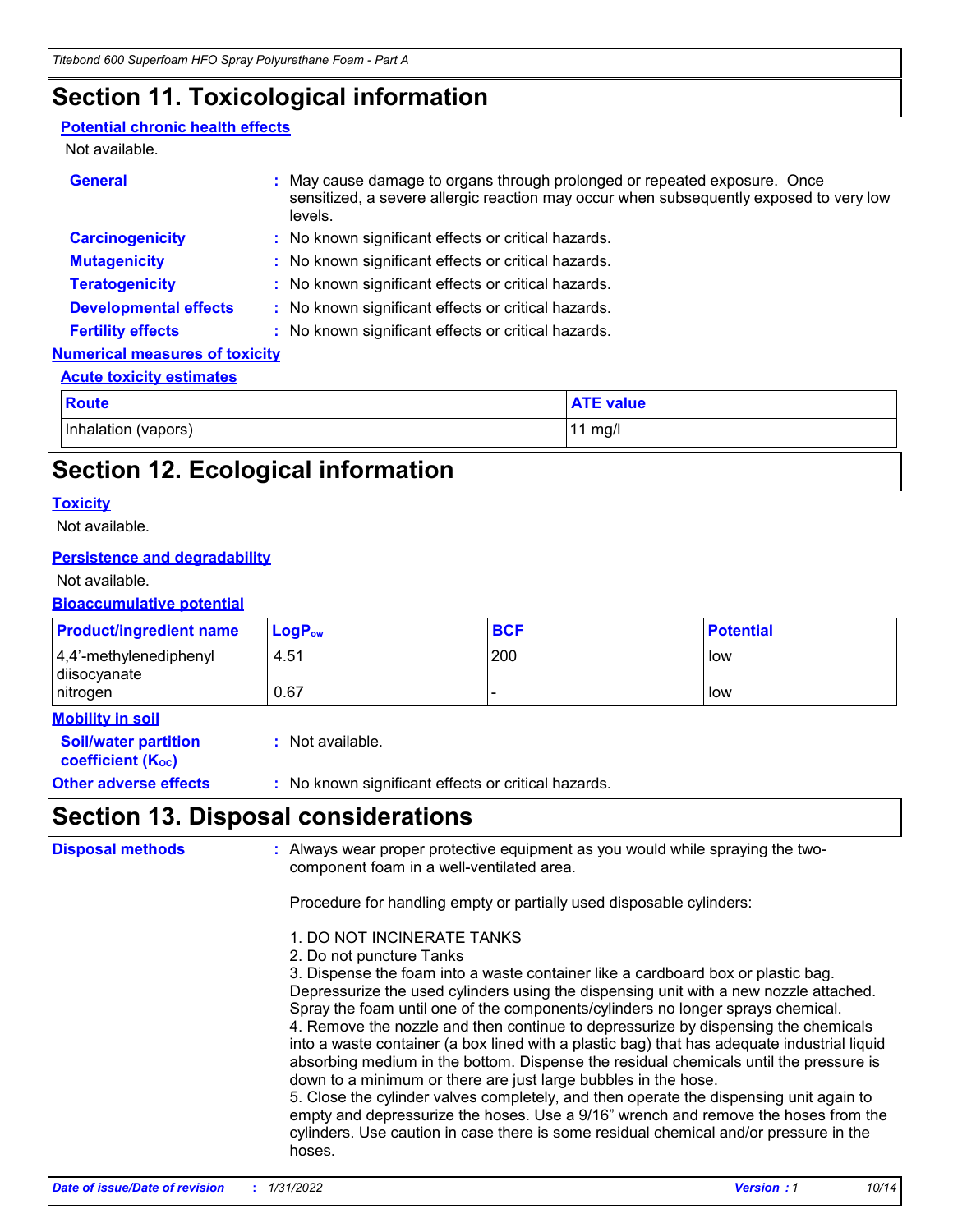### **Section 13. Disposal considerations**

6. Invert the cylinder and point away from face. Slowly open the cylinder over the waste container to catch any residual spray.

7. Return the cylinder to an upright position. Shake the container; there should not be any sloshing of liquid. Make sure to leave valves OPEN-do not close. 8. DISPOSE OF EMPTY CYLINDERS ACCORDING TO APPLICABLE FEDERAL, STATE, AND LOCAL REGULATIONS. CHECK WITH YOUR LOCAL WASTE DISPOSAL SERVICE FOR GUIDANCE.

NOTE: After dispensing, if one cylinder has chemical left in it; treat as hazardous material.

### **Section 14. Transport information**

|                                      | <b>DOT</b><br><b>Classification</b>                                       | <b>TDG</b><br><b>Classification</b>                                       | <b>Mexico</b><br><b>Classification</b>                                    | <b>ADR/RID</b>                                                            | <b>IMDG</b>                                                               | <b>IATA</b>                                                               |
|--------------------------------------|---------------------------------------------------------------------------|---------------------------------------------------------------------------|---------------------------------------------------------------------------|---------------------------------------------------------------------------|---------------------------------------------------------------------------|---------------------------------------------------------------------------|
| <b>UN number</b>                     | <b>UN3500</b>                                                             | <b>UN3500</b>                                                             | <b>UN3500</b>                                                             | <b>UN3500</b>                                                             | <b>UN3500</b>                                                             | <b>UN3500</b>                                                             |
| <b>UN proper</b><br>shipping name    | Chemical<br>under pressure,<br>n.o.s.<br>(hydrofluoroolefin,<br>nitrogen) | Chemical<br>under pressure,<br>n.o.s.<br>(hydrofluoroolefin,<br>nitrogen) | Chemical<br>under pressure,<br>n.o.s.<br>(hydrofluoroolefin,<br>nitrogen) | Chemical<br>under pressure,<br>n.o.s.<br>(hydrofluoroolefin,<br>nitrogen) | Chemical<br>under pressure,<br>n.o.s.<br>(hydrofluoroolefin,<br>nitrogen) | Chemical<br>under pressure,<br>n.o.s.<br>(hydrofluoroolefin,<br>nitrogen) |
| <b>Transport</b><br>hazard class(es) | 2.2<br>.<br>DN-FLAMMABLE G                                                | 2.2                                                                       | 2.2                                                                       | 2                                                                         | 2.2                                                                       | 2.2                                                                       |
| <b>Packing group</b>                 |                                                                           |                                                                           |                                                                           |                                                                           |                                                                           |                                                                           |
| <b>Environmental</b><br>hazards      | No.                                                                       | No.                                                                       | No.                                                                       | No.                                                                       | No.                                                                       | No.                                                                       |

#### **Additional information**

**DOT Classification**

**Reportable quantity** 11111.1 lbs / 5044.4 kg [1110.5 gal / 4203.7 L]. Package sizes **:** shipped in quantities less than the product reportable quantity are not subject to the RQ (reportable quantity) transportation requirements.

**TDG Classification**

Product classified as per the following sections of the Transportation of Dangerous **:** Goods Regulations: 2.13-2.17 (Class 2).

### **Section 15. Regulatory information**

### **U.S. Federal regulations**

#### **SARA 302/304**

### **Composition/information on ingredients**

No products were found.

**SARA 304 RQ :** Not applicable.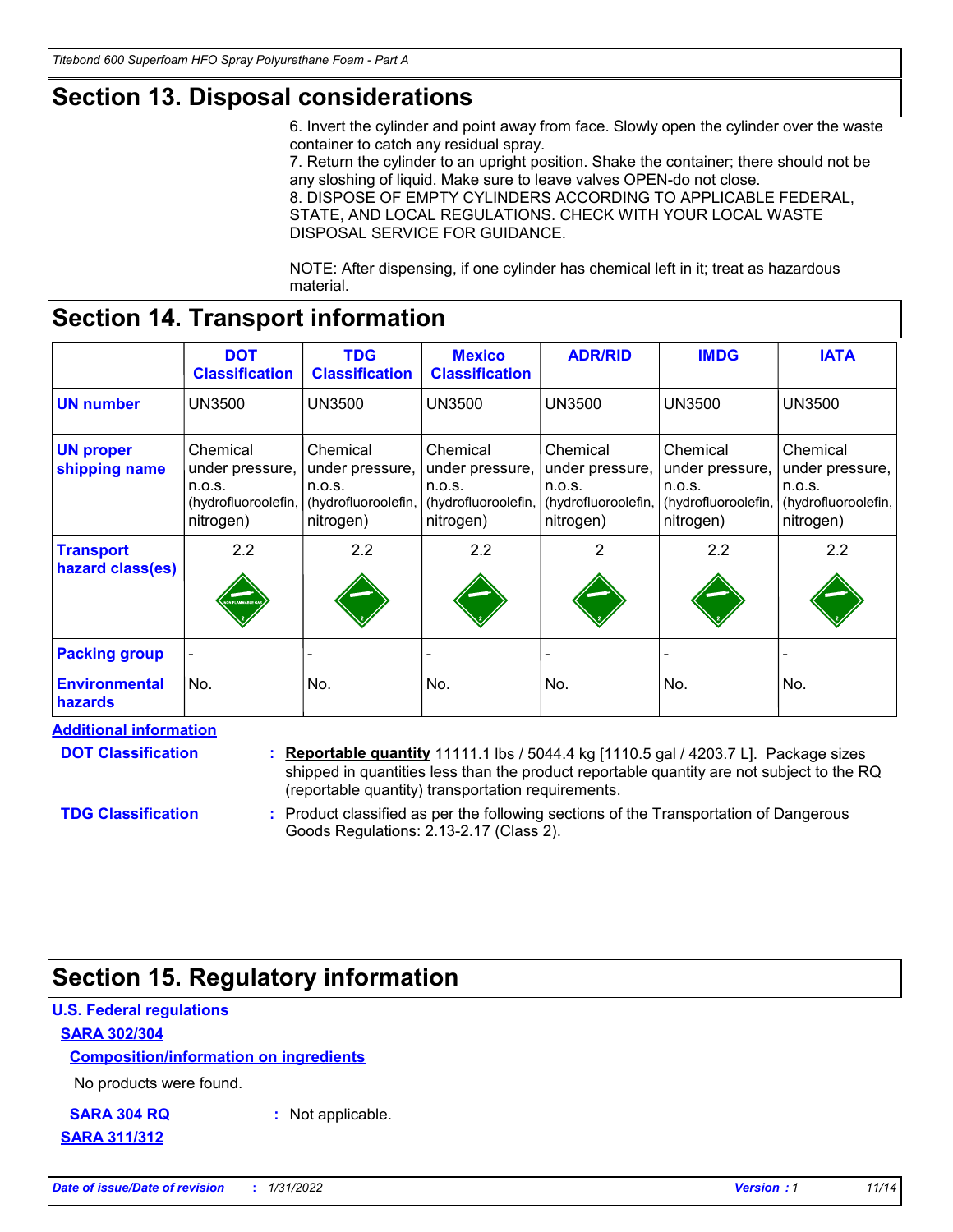### **Section 15. Regulatory information**

| <b>Classification</b> | : GASES UNDER PRESSURE - Compressed gas                             |
|-----------------------|---------------------------------------------------------------------|
|                       | <b>ACUTE TOXICITY (inhalation) - Category 4</b>                     |
|                       | SKIN IRRITATION - Category 2                                        |
|                       | EYE IRRITATION - Category 2A                                        |
|                       | RESPIRATORY SENSITIZATION - Category 1                              |
|                       | SKIN SENSITIZATION - Category 1                                     |
|                       | SPECIFIC TARGET ORGAN TOXICITY (SINGLE EXPOSURE) (Respiratory tract |
|                       | irritation) - Category 3                                            |
|                       | SPECIFIC TARGET ORGAN TOXICITY (REPEATED EXPOSURE) - Category 2     |

### **Composition/information on ingredients**

| <b>Name</b>                                            | $\frac{9}{6}$ | <b>Classification</b>                                                                                                                                                                                                                                                                                                                                                               |
|--------------------------------------------------------|---------------|-------------------------------------------------------------------------------------------------------------------------------------------------------------------------------------------------------------------------------------------------------------------------------------------------------------------------------------------------------------------------------------|
| 4,4'-methylenediphenyl<br>diisocyanate                 | ≥25 - ≤50     | <b>ACUTE TOXICITY (inhalation) - Category 4</b><br><b>SKIN IRRITATION - Category 2</b><br>EYE IRRITATION - Category 2A<br><b>RESPIRATORY SENSITIZATION - Category 1</b><br>SKIN SENSITIZATION - Category 1<br>SPECIFIC TARGET ORGAN TOXICITY (SINGLE EXPOSURE)<br>(Respiratory tract irritation) - Category 3<br>SPECIFIC TARGET ORGAN TOXICITY (REPEATED<br>EXPOSURE) - Category 2 |
| Isocyanic acid,<br>polymethylenepolyphenylene<br>ester | $≥25 - ≤50$   | <b>ACUTE TOXICITY (inhalation) - Category 4</b><br><b>SKIN IRRITATION - Category 2</b><br><b>EYE IRRITATION - Category 2A</b><br>RESPIRATORY SENSITIZATION - Category 1<br>SKIN SENSITIZATION - Category 1<br>SPECIFIC TARGET ORGAN TOXICITY (SINGLE EXPOSURE)<br>(Respiratory tract irritation) - Category 3<br>SPECIFIC TARGET ORGAN TOXICITY (REPEATED<br>EXPOSURE) - Category 2 |
| nitrogen<br><b>HFO-1234ZE</b>                          | ≤10<br>≤10    | GASES UNDER PRESSURE - Compressed gas<br>GASES UNDER PRESSURE - Compressed gas                                                                                                                                                                                                                                                                                                      |

#### **SARA 313**

|                              | <b>Product name</b>                              | <b>CAS number</b> | $\frac{9}{6}$ |
|------------------------------|--------------------------------------------------|-------------------|---------------|
| <b>Form R - Reporting</b>    | 4,4'-methylenediphenyl diisocyanate              | $101 - 68 - 8$    | l≥25 - ≤50    |
| requirements                 | Isocyanic acid, polymethylenepolyphenylene ester | 9016-87-9         | 225 - ≤50     |
| <b>Supplier notification</b> | 4,4'-methylenediphenyl diisocyanate              | $101 - 68 - 8$    | l≥25 - ≤50    |
|                              | Isocyanic acid, polymethylenepolyphenylene ester | 9016-87-9         | 225 - ≤50     |

SARA 313 notifications must not be detached from the SDS and any copying and redistribution of the SDS shall include copying and redistribution of the notice attached to copies of the SDS subsequently redistributed.

: The following components are listed: METHYLENE BISPHENYL ISOCYANATE; DIPHENYLMETHANE DIISOCYANATE; MDI; NITROGEN; NITROGEN (LIQUIFIED) **Massachusetts : California Prop. 65 New York :** The following components are listed: Methylene diphenyl diisocyanate **New Jersey :** The following components are listed: METHYLENE BISPHENYL ISOCYANATE; BENZENE, 1,1'-METHYLENEBIS[4-ISOCYANATO-; METHYLENE DIPHENYL DIISOCYANATE (POLYMERIC); ISOCYANIC ACID, POLYMETHYLENEPOLYPHENYLENE ESTER; NITROGEN; FLUORIDES **Pennsylvania :** The following components are listed: BENZENE, 1,1'-METHYLENEBIS [4-ISOCYANATO-; NITROGEN **State regulations**

This product does not require a Safe Harbor warning under California Prop. 65.

#### **International regulations**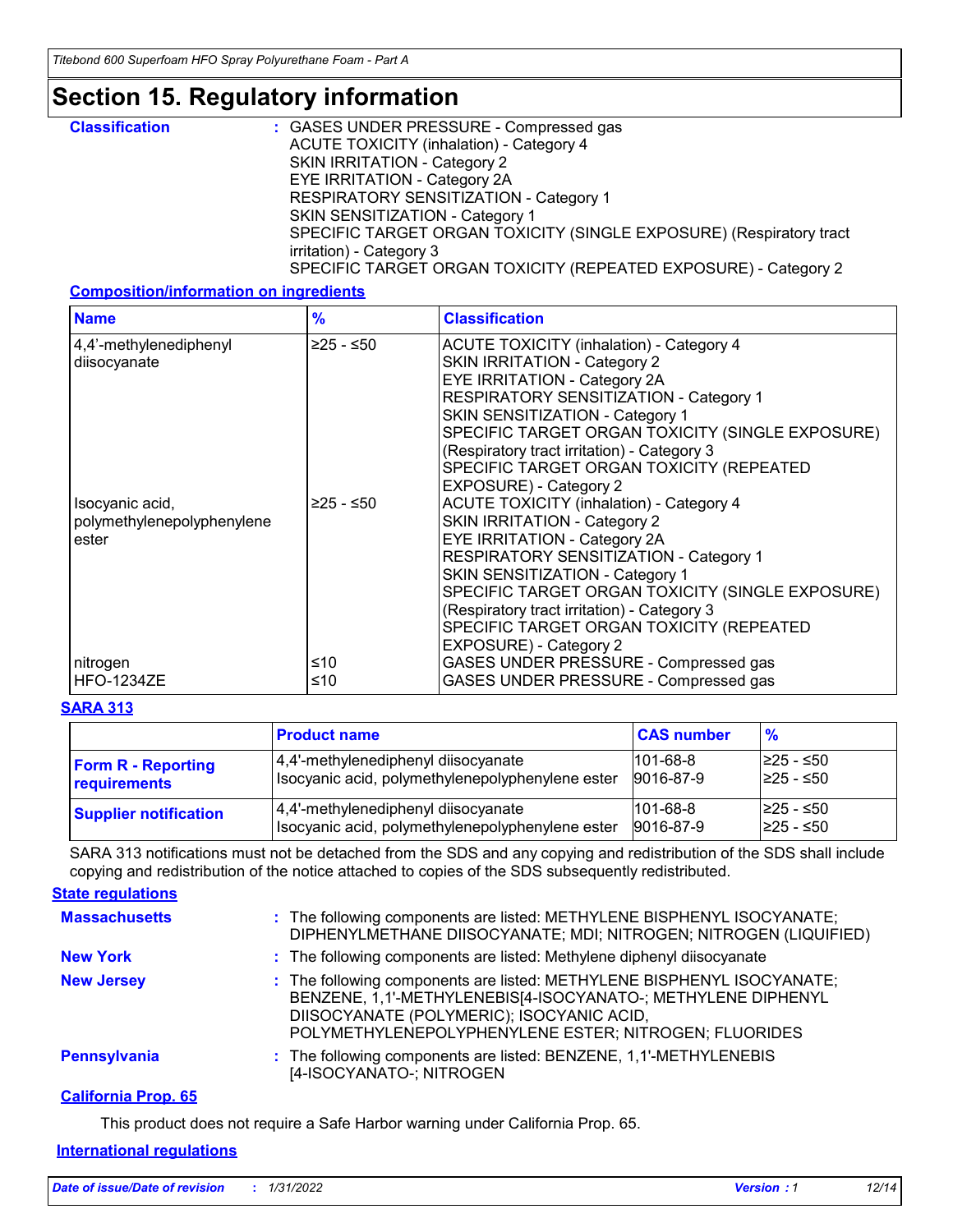### **Section 15. Regulatory information**

**Chemical Weapon Convention List Schedules I, II & III Chemicals**

Not listed.

#### **Montreal Protocol**

Not listed.

#### **Stockholm Convention on Persistent Organic Pollutants** Not listed.

### **UNECE Aarhus Protocol on POPs and Heavy Metals**

Not listed.

#### **Inventory list**

**United States TSCA 8(b)**

**China :** All components are listed or exempted.

**:** All components are active or exempted.

**inventory**

### **Section 16. Other information**

### **Hazardous Material Information System (U.S.A.)**



**Caution: HMIS® ratings are based on a 0-4 rating scale, with 0 representing minimal hazards or risks, and 4 representing significant hazards or risks. Although HMIS® ratings and the associated label are not required on SDSs or products leaving a facility under 29 CFR 1910.1200, the preparer may choose to provide them. HMIS® ratings are to be used with a fully implemented HMIS® program. HMIS® is a registered trademark and service mark of the American Coatings Association, Inc.**

**The customer is responsible for determining the PPE code for this material. For more information on HMIS® Personal Protective Equipment (PPE) codes, consult the HMIS® Implementation Manual.**

### **National Fire Protection Association (U.S.A.)**



**Reprinted with permission from NFPA 704-2001, Identification of the Hazards of Materials for Emergency Response Copyright ©1997, National Fire Protection Association, Quincy, MA 02269. This reprinted material is not the complete and official position of the National Fire Protection Association, on the referenced subject which is represented only by the standard in its entirety.**

**Copyright ©2001, National Fire Protection Association, Quincy, MA 02269. This warning system is intended to be interpreted and applied only by properly trained individuals to identify fire, health and reactivity hazards of chemicals. The user is referred to certain limited number of chemicals with recommended classifications in NFPA 49 and NFPA 325, which would be used as a guideline only. Whether the chemicals are classified by NFPA or not, anyone using the 704 systems to classify chemicals does so at their own risk.**

**Procedure used to derive the classification**